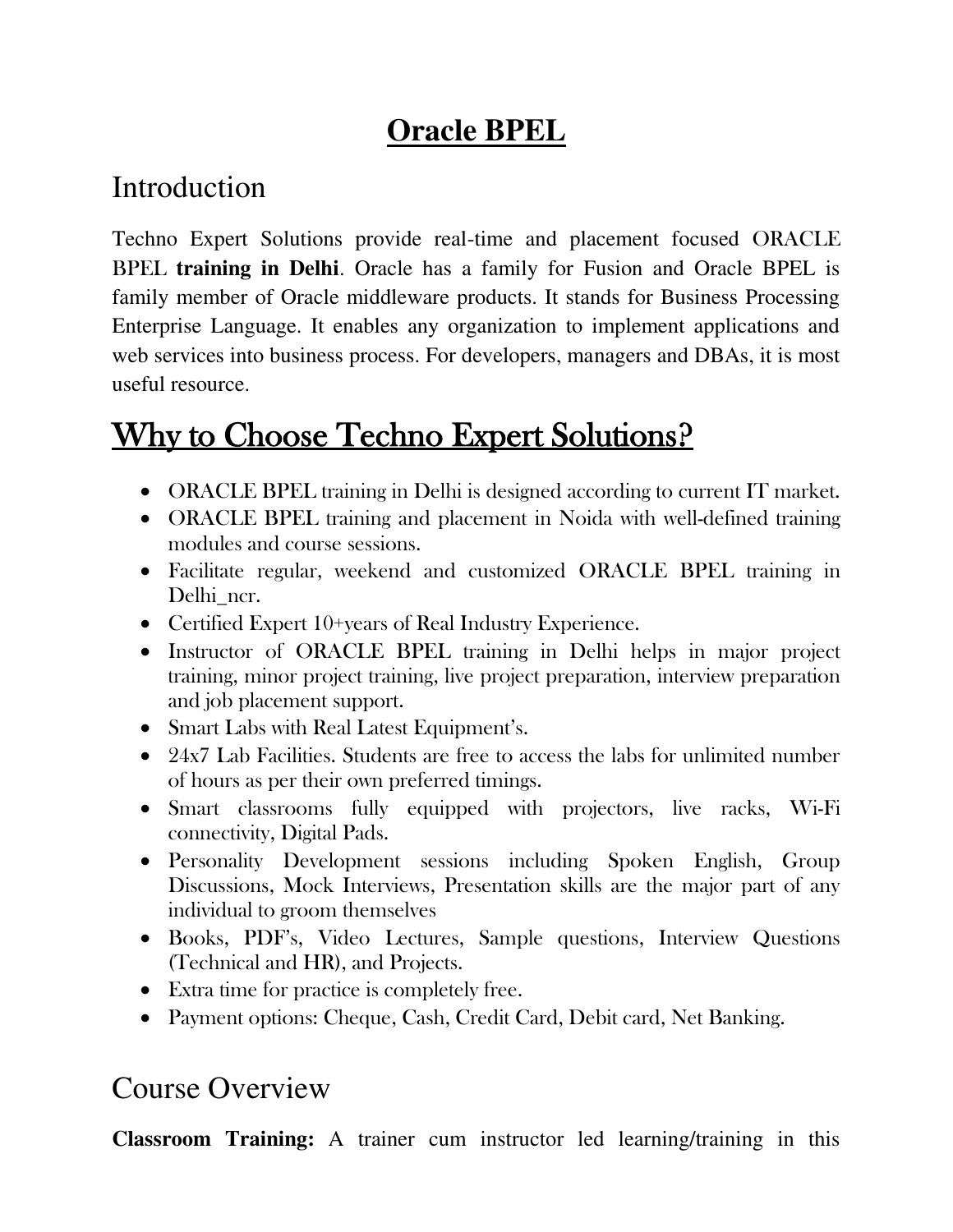dynamic environment of IT and technology is based in our institution at Dilshad Garden, Delhi. The infrastructure required for the **Oracle BPEL training** is well equipped there. In classroom training you can have a best experience of learning as you can build a good networking with other learners/trainees.

**Online:** Unlike most organisations our online based training is a tutor led training system similar to the **Oracle BPEL Training** in classroom making it more convenient to the students from any location around the world. Our online classroom **Oracle BPEL training** is also cost effective.

**Onsite:** The onsite mode of **Oracle BPEL Training** is designed for corporate clients, who want to train their staff on different modes of technology. The clients are always free to select the location for the **Oracle BPEL Training** as per their requirements.

**One to One:** One to one, as the name suggests, is a training mode for the students who are looking for undeterred attention of the trainer during **Oracle BPEL Training**. The course structure and schedule is designed as per the requirements of the client. The course content will also be customized as per his/her needs. The timings of the **Oracle BPEL Training** will be defined after checking the availability of both the trainer as well as student.

#### Pre-requisites

Anyone who has basic knowledge of coding. Any student of BCA/MCA/B.tech/IT course. Basic understanding of database principles.

Candidate must be familiar with SQL, PL/SQL and D2K.

#### Course Objectives

Techno Expert Solutions is **Best Training Institution for Oracle BPEL**. Students are at the top of our priority for us and we try to provide best training to them. In order to be the **Best Training Institution for Oracle BPEL**, we offer interactive sessions. We have three modes of training; Out of these the students are given an opportunity to choose a mode i.e., **Online, Offline, Onsite & ONE to ONE**, of training depending on their requirements. Our trainers provide various training methods for individuals as well as corporate. The students will get interactive sessions. Our online sessions are exactly same as the classroom sessions. They will have live projects and practical hands on experience.

We are one of the **Best Training Institution for Oracle BPEL** in the industry. The courses are run by professionals, who are highly experienced and expert in